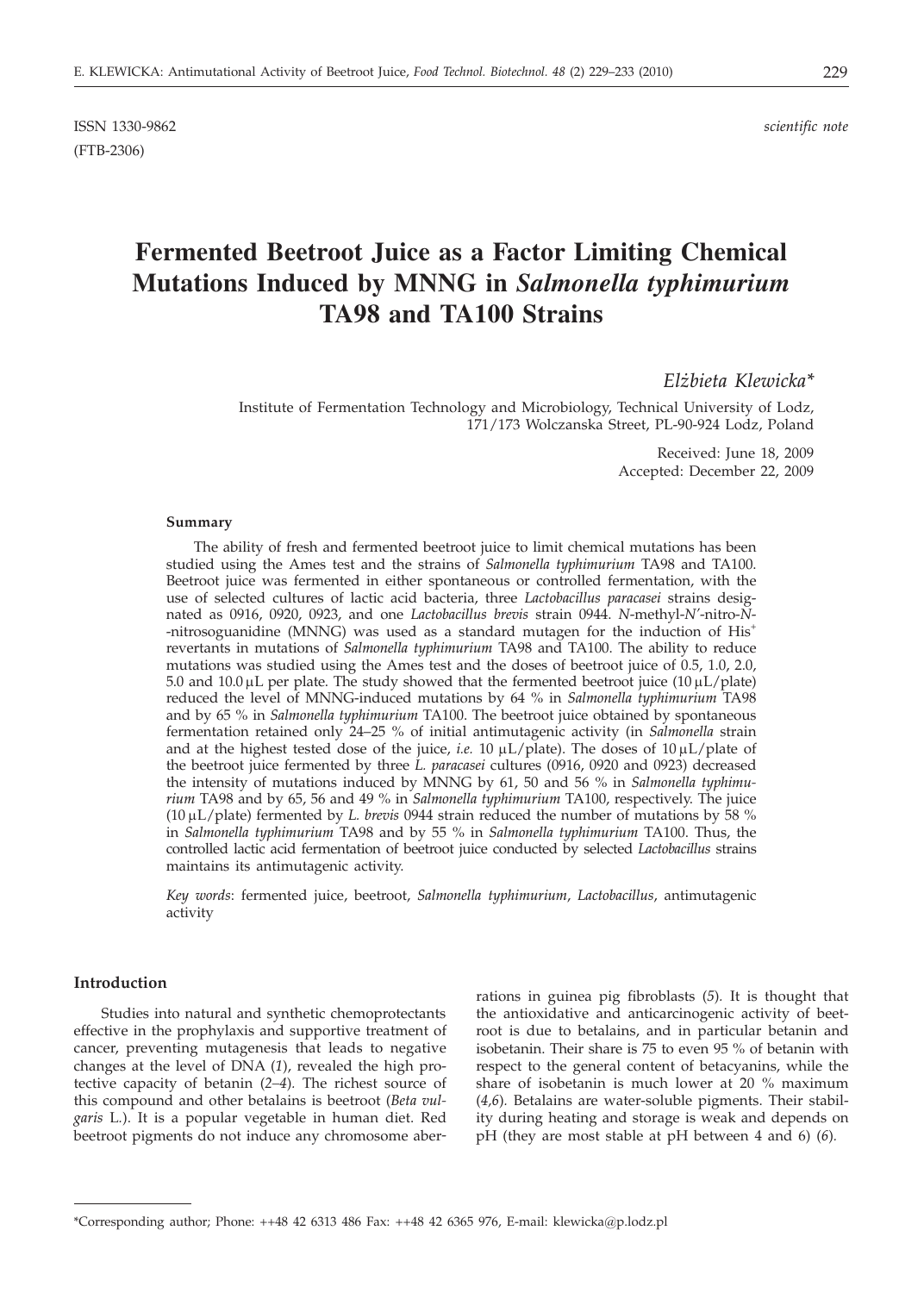The dietary factors that protect from diet-dependent cancers are believed to be vegetables, fruit and other plant foods that are rich in dietary fibre (*7*)*.* WHO/FAO experts (*8*) recommend consuming 400–500 g of vegetables and fruit (without potatoes) a day in order to reduce the risk of heart disease, cancer, diabetes, and obesity. Red beetroot is a popular vegetable in Europe and is widely consumed in Germany, France and the Mediterranean countries. In Poland, red beetroot has been grown since the 16th century and became even more popular in the 20th century. Currently, in Poland red beetroot is grown in the area of 20–22 000 ha, and ranks fourth (after cabbage, carrot and onion) in terms of the crop (450–550 000 t). Poland is the leading beetroot producer in the European Union. Red beetroot is also used in manufacturing of dried and frozen foods, juices and their concentrates, and as natural pigments (betalains) used as additives in food manufacturing. In Poland, the red beetroot juice has also been subjected to lactic acid fermentation.

Fermentation of beetroot juice requires selected starter cultures, like lactic acid bacteria (LAB), which also populate this vegetable but their number is usually very small. Therefore, they are incapable of conducting lactic acid fermentation themselves and do not ensure satisfying sensory properties of the fermented juice. Production of fermented red beetroot juice with high nutritional value, good stability and antimutagenic activity requires application of appropriate starter cultures of lactic acid bacteria. The additional advantage of the fermented product is the presence of probiotic microflora, which improves the health promoting activity. An objective of this study is to obtain the fermented red beetroot juice displaying high biological activity with the focus on its antimutagenic potential.

# **Materials and Methods**

# *Plant material*

Juice from the beetroot (*Beta vulgaris* L. var. Chrobry) was used in the study. Beetroot was purchased from Spójnia-Nochowo Ltd, Nochowo, Poland. The vegetables were washed, peeled, and sliced. The juice produced at a yield of approx. 0.8 L/kg was frozen and stored at –20 °C. Before fermentation, the juice was thawed at room temperature.

#### *Microorganisms*

Lactic acid bacteria originated from the Collection of Industrial Microorganisms at the Institute of Fermentation Technology and Microbiology (ŁOCK 105), Lodz, Poland. Three strains of *Lactobacillus paracasei* (0916, 0920 and 0923) were isolated from human intestinal tract while *Lactobacillus brevis* 0944 was isolated from a plant.

# *Conditions of controlled fermentation*

The thawed beetroot juice was pasteurized at 80 °C for 10 min, cooled and inoculated (10 % by volume) with *Lactobacillus* bacteria that were grown overnight, harvested by centrifugation (10 000 rpm, 20 min, 4 °C) and suspended in the physiological saline (cell density of 106 CFU/mL). The lactic acid fermentation of beetroot juice was conducted for 48 h at 30  $^{\circ}$ C. Then, the juice was filtered through  $0.2$ -µm membranes (Millipore, Ireland).

# *Conditions of spontaneous fermentation*

The thawed beetroot juice (without pasteurization) was incubated at 30 °C for 5 days. The spontaneous fermentation lasted for as much as 5 days because the initial number of *Lactobacillus* cells (10<sup>2-103</sup> CFU/mL) populating this juice was too low to ferment it earlier. After the fermentation was complete, the juice was filtered through 0.2-µm membranes (Millipore, Ireland).

#### *Antimutagenic activity of beetroot juice*

The antimutagenic effect of the raw beetroot juice and the beetroot juice fermented by the selected strains of the genus *Lactobacillus* was determined using the method described by Maron and Ames (*9*)*.* The Ames test used two cultures of *Salmonella typhimurium* designated as TA98 and TA100 (*10*)*.* In this study, MNNG (Fluka, Switzerland) was used as a direct-acting mutagen. It does not require any metabolic activation with the liver fraction S9 to induce the mutagenic effect (*11*)*.* The concentration of MNNG solution in DMSO (Sigma, USA) was 100 mg/mL for experiments with *Salmonella typhimurium* TA98 and 1 µg/mL for experiments with *Salmonella typhimurium* TA100. These doses of mutagen were determined on the basis of experimental curves presenting the dependence of the quantity of His<sup>+</sup> revertants on the mutagen concentration. For *Salmonella typhimurium* TA98 and TA100, the applied mutagen doses ensured the appearance of 200 and 2000 colonies of His<sup>+</sup> revertants, respectively. Samples of fresh and fermented beetroot juices were filtered through 0.2-µm membranes (Millipore, Ireland). Their doses of 0.5, 1.0, 2.0, 5.0 and  $10.0 \,\mu L$ /plate were mixed with 0.1 mL of the samples of overnight cultures of *Salmonella typhimurium* bacteria (cell density of  $4.5·10<sup>9</sup> CFU/mL)$  and 0.1 mL aliquots of MNNG (10 µg/ plate for TA98 or  $0.1 \mu$ g/plate for TA100) and incubated at 37 °C for 20 min before adding 2 mL of top agar. Then, these mixtures were spread on the minimal essential agar plates. The plates were incubated for 48 h at 37 °C in darkness prior to counting of *Salmonella* His+ colonies. All samples were prepared in triplicate. A decrease in the number of mutations was computed from the equation:

$$
Mutation reduction = 100 - (N_1 \times 100 / N_0) / \% \qquad /1 /
$$

where  $N_0$  is the number of *Salmonella* His<sup>+</sup> colonies (the number of spontaneous revertants was taken into consideration) visible on the plates containing samples with MNNG but without the beetroot juice, and  $N_1$  is the number of *Salmonella* His<sup>+</sup> colonies (the number of spontaneous revertants was taken into consideration) visible on the plates containing samples supplemented with MNNG and beetroot juice. The results take into account the spontaneous reversion. In *Salmonella* TA98 the spontaneous reversion of His+ mutants was 33±7 and for *Salmonella* TA100 it was 198±32. In *Salmonella typhimurium* TA98 the MNNG concentration was  $10.0 \mu$ g/plate and in *Salmonella typhimurium* TA100 it was 0.1 µg/plate.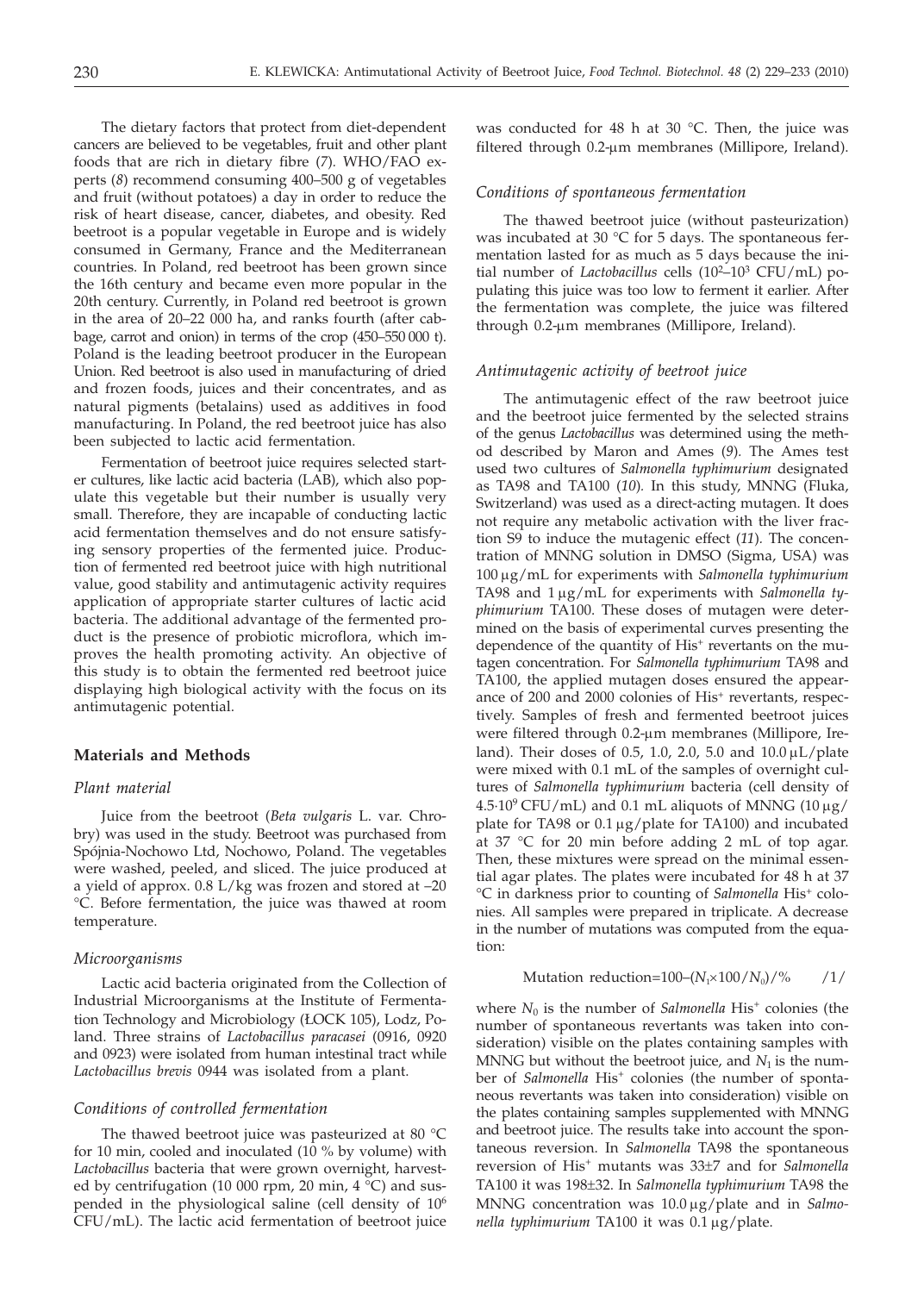#### *Enzymatic assays of lactic and acetic acids*

Lactic and acetic acids were quantified by enzymatic methods using commercial kits purchased from Boehringer Mannheim/R-Biopharm (Manheim, Germany).

#### *Statistical analysis*

The experimental data were expressed as mean± standard deviation (S.D.). One-way analysis of variance (ANOVA) followed by Dunnett's *t*-test was applied to find the difference between the bacterial populations treated with mutagen and with mutagen and beetroot juice (at  $p<0.05$ ).

# **Results and Discussion**

The antimutagenic activity of nonfermented and fermented beetroot juices in *Salmonella typhimurium* TA98 and TA100 was determined by the Ames test. Fresh red beetroot juice reduced the intensity of mutations induced by MNNG in a dose-dependent manner by 15–65 % in *Salmonella typhimurium* TA98 and by 21–64 % in *Salmonella typhimurium* TA100 (Table 1). The beetroot juice was

subjected to spontaneous and controlled lactic acid fermentation to determine their effect on its antimutagenic activity. The spontaneous fermentation of beetroot juice considerably decreased this activity (by 2.5-fold compared to the fresh juice). The number of mutations was decreased in a dose-dependent manner, by 7.5–24 % for *Salmonella typhimurium* TA98 and by 5–28 % in *Salmonella typhimurium* TA100 (Table 1). The spontaneously fermented juice was characterized by a soil-like taste and aroma. Its colour was changed from dark maroon to brown. Both the taste and aroma were evaluated as unacceptable.

The selected cultures of lactic acid bacteria were used in the controlled red beetroot juice fermentation, which ensured acceptable sensory properties like taste, colour, and aroma. The juice (a dose of  $10 \mu L$ /plate) fermented with *Lactobacillus paracasei* 0916 strain decreased the number of mutations of *Salmonella typhimurium* TA98 and *S. typhimurium* TA100 by 61 and 65 %, respectively (Table 2), like the fresh beetroot juice. When the juice was fermented by *L. paracasei* 0920, its dose of 10 µL/plate reduced mutations of *Salmonella typhimurium* TA98 and *S. typhimurium* TA100 by 50 and 56 %, respectively (Table 2).

Table 1. Antimutagenic activity of fresh and spontaneously fermented beetroot juice in *Salmonella typhimurium* TA98 and *S. typhimurium* TA100 determined by the Ames test

| $V$ (juice)<br>$\mu$ L/plate | Fresh beetroot juice |                       |                   |                       | Spontaneous fermentation of beetroot juice |                       |                    |                       |  |
|------------------------------|----------------------|-----------------------|-------------------|-----------------------|--------------------------------------------|-----------------------|--------------------|-----------------------|--|
|                              | <b>TA 98</b>         |                       | <b>TA100</b>      |                       | <b>TA98</b>                                |                       | <b>TA100</b>       |                       |  |
|                              | $His+$<br>mutants    | Mutation<br>reduction | $His+$<br>mutants | Mutation<br>reduction | $His+$<br>mutants                          | Mutation<br>reduction | $His+$<br>mutants  | Mutation<br>reduction |  |
|                              | plate±S.D.           | $\%$                  | platepm S.D.      | $\%$                  | platepm S.D.                               | $\%$                  | plate + S.D.       | $\%$                  |  |
| 0.0                          | $132 \pm 16$         |                       | 1679±152          |                       | $132 + 16$                                 | $\qquad \qquad -$     | 1679±152           |                       |  |
| 0.5                          | $112 + 2$            | 15                    | $(1325 \pm 56)^*$ | 21                    | $122 + 22$                                 | 7.5                   | $1592 + 133$       | 5                     |  |
| 1.0                          | $(95±6)*$            | 28                    | $(1069 \pm 56)^*$ | 36                    | $(115 \pm 16)^*$                           | 12.0                  | 1452±102           | 8                     |  |
| 2.0                          | $(85±3)*$            | 35                    | $(951 \pm 65)^*$  | 43                    | $(100\pm13)^*$                             | 24.0                  | $(1212 \pm 105)^*$ | 27                    |  |
| 5.0                          | $(69±9)*$            | 47                    | $(851\pm26)^*$    | 49                    | $(101\pm12)^{*}$                           | 23.0                  | $(1200\pm35)^{*}$  | 28                    |  |
| 10.0                         | $(45\pm6)^*$         | 65                    | $(589 \pm 100)^*$ | 64                    | $(100\pm15)^*$                             | 24.0                  | $(1201 \pm 56)^*$  | 28                    |  |

Number of analyzed plates *N*=3; \*statistically significant difference compared to the control value (without juice), ANOVA test  $(p<0.05)$ 

Table 2. Antimutagenic activity of beetroot juice fermented by *Lactobacillus paracasei* 0916 and *L. paracasei* 0920 in *Salmonella typhimurium* TA98 and *S. typhimurium* TA100 determined by the Ames test

|                            | Lactobacillus paracasei 0916 |                       |                    |                       | Lactobacillus paracasei 0920 |                       |                   |                       |  |
|----------------------------|------------------------------|-----------------------|--------------------|-----------------------|------------------------------|-----------------------|-------------------|-----------------------|--|
| V(juice)<br>$\mu L$ /plate | <b>TA98</b>                  |                       | <b>TA100</b>       |                       | <b>TA98</b>                  |                       | <b>TA100</b>      |                       |  |
|                            | $His+$<br>mutants            | Mutation<br>reduction | $His+$<br>mutants  | Mutation<br>reduction | $His+$<br>mutants            | Mutation<br>reduction | $His+$<br>mutants | Mutation<br>reduction |  |
|                            | plate±S.D.                   | $\%$                  | plate±S.D.         | $\%$                  | plate±S.D.                   | $\%$                  | plate + S.D.      | $\%$                  |  |
| 0.0                        | $132 \pm 16$                 |                       | 1679±152           |                       | $132 + 16$                   | -                     | 1679±152          |                       |  |
| 0.5                        | $102 + 15$                   | 23                    | $1351 \pm 56$      | 20                    | $128 + 25$                   | $\overline{4}$        | 1536±58           | 9                     |  |
| 1.0                        | $(95 \pm 12)^*$              | 29                    | $(1002 \pm 100)^*$ | 41                    | $112 + 12$                   | 16                    | 1320±102          | 21                    |  |
| 2.0                        | $(89±8)$ *                   | 33                    | $(975 \pm 86)^*$   | 42                    | $(85 \pm 8)^*$               | 36                    | $(1009 \pm 56)^*$ | 40                    |  |
| 5.0                        | $(75±3)^*$                   | 44                    | $(795 \pm 23)^*$   | 53                    | $(78±4)^*$                   | 40                    | $(899±45)^*$      | 46                    |  |
| 10.0                       | $(52 \pm 13)^*$              | 61                    | $(602 \pm 45)^*$   | 65                    | $(65 \pm 12)^*$              | 50                    | $(736 \pm 96)^*$  | 56                    |  |

Number of analyzed plates *N*=3; \*statistically significant difference compared to the control value (without juice), ANOVA test  $(p<0.05)$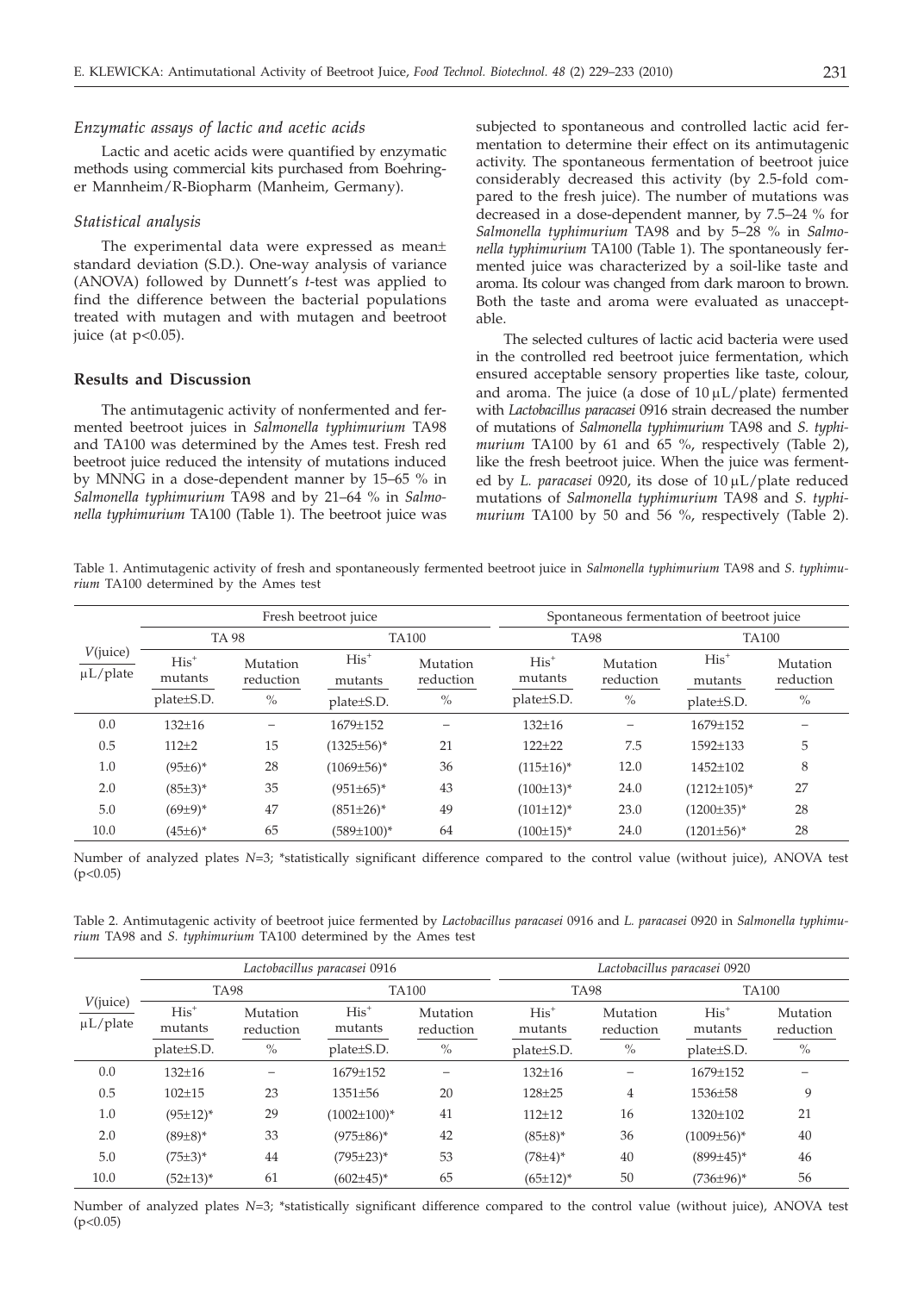The red beetroot juice fermented by *L. paracasei* 0923 (a dose of  $10 \mu L$ /plate) also lowered the number of mutations induced by MNNG (by 56 % in *S. typhimurium* TA98 and by 49 % in *S. typhimurium* TA100 (Table 3).

Also, the application of *L. brevis* 0944 in red beetroot juice fermentation retained its ability to reduce mutations of *Salmonella typhimurium* TA98 (by 56 %) and *S. typhimurium* TA100 (by 55 %), at a dose of  $10 \mu L$ /plate (Table 3). Thus, the red beetroot juice fermented by the tested strains of lactic bacteria (*Lactobacillus* spp. 0916, 0920, 0923 and 0944) prevented mutations caused by MNNG, the same as the fresh juice. The biological activity of beetroot juice, like anticancer and antimutagenic properties, is ascribed by many authors to the pigments present in the root of beetroot, like betacyanins (betanin, isobetanin, and other related compounds) (*1,4,6,12*)*.* Concentration of betalains before and after lactic acid fermentation of the red beetroot juice was determined by Czyżowska *et al.* (*13*)*.* These investigations revealed that the spontaneous fermentation decreased the content of total betalains (betanin, isobetanin and neobetanidin) by as much as 97 % (*13*)*.* Therefore, this juice showed relatively low activity in reducing mutations at a level of 24–28 % (for the largest tested dose of  $10 \mu L$ /plate). By contrast, the controlled lactic acid fermentation of beetroot juice decreased the total content of betalains only by 17 to 47 %, depending on the strain. The same authors found that the controlled lactic acid fermentation changed the profile of red pigments. In nonfermented juice, the dominating pigments are betanin and isobetanin. The controlled lactic fermentation of beetroot juice by bacteria of the genus *Lactobacillus* drastically decreases the amount of betanin and isobetanin, and liberates their aglycones betanidine and isobetanidine (*13*)*.* These aglycones also display high biological activity (*6*)*.* In betacyanins, glycosylation reduces the biological activity, while acylation generally increases the antioxidant potential. The glycosylated form (betanin) dominates in the fresh red beetroot juice. Organic acids and b-glucosidase synthesized by bacteria conducting the controlled lactic acid fermentation convert this form to betanidin and isonetanidin (aglycones). The higher biological activity of betanidin and isobetanidin results from their susceptibility to acyl-

ation at 5-O- and 6-O-positions (*6,12*). Despite the change in the quantitative and qualitative composition of betalains in juice obtained in the controlled lactic acid fermentation, its antimutagenic activity is almost the same as that of the fresh juice.

When the fermentation is complete, the red beetroot juice also contains various metabolites of lactic acid bacteria like organic acids (lactic and acetic), which display antimutagenic properties (*11*)*.* Thus, the maintenance of mutation-limiting properties after fermentation may be explained by the presence of the acidic metabolites produced by lactic bacteria. The lactic bacteria used in this study are characterized by the relatively heterofermentative metabolism (*L. paracasei*) or strictly heterofermentative metabolism (*L. brevis*). As a result of fermentation of the saccharides contained in the beetroot juice, these bacteria form a mixture of organic acids rich in lactic (8.0 to 11.0  $g/L$ , the main component) and acetic (0.2 to 4.6  $g/L$ ) acids (Table 4).

Table 4. Lactic and acetic acid concentrations in the fermented beetroot juice±S.D. (*N*=3)

| $\gamma(g/L)$    |                 |  |  |  |
|------------------|-----------------|--|--|--|
| LA.              | AA              |  |  |  |
| $10.40 \pm 0.17$ | $4.47 \pm 0.42$ |  |  |  |
| $10.40 \pm 0.24$ | $0.89 + 0.07$   |  |  |  |
| $8.10 \pm 0.14$  | $5.21 \pm 0.24$ |  |  |  |
| $9.01 \pm 0.01$  | $4.58 \pm 0.71$ |  |  |  |
| $5.50 \pm 0.05$  | $0.20 \pm 0.01$ |  |  |  |
|                  |                 |  |  |  |

LA – lactic acid, AA – acetic acid; S.D. – standard deviation

The quantity of lactic and acetic acids produced by the spontaneous fermentation of the red beetroot juice was much lower (5.50 and 0.2  $g/L$ , respectively). Using the Ames test, Lankaputhra and Shah (*11*) found that acetic acid displayed higher antimutagenic activity than lactic acid (for MNNG). The capability of reducing the mutagenic potential of MNNG by acetic acid (in Ames test) can be explained by the adaptive cytoprotection. Low concentrations of acetic acid (1 %) are thought to tough-

Table 3. Antimutagenic activity of beetroot juice fermented by *Lactobacillus paracasei* 00923 and *L. brevis* 0944 in *Salmonella typhimurium* TA98 and *S. typhimurium* TA100 determined by the Ames test

|                           | Lactobacillus paracasei 0923 |                       |                   |                       | Lactobacillus brevis 0944 |                          |                   |                       |  |
|---------------------------|------------------------------|-----------------------|-------------------|-----------------------|---------------------------|--------------------------|-------------------|-----------------------|--|
| V(juice)<br>$\mu$ L/plate | <b>TA98</b>                  |                       | <b>TA100</b>      |                       | <b>TA98</b>               |                          | <b>TA100</b>      |                       |  |
|                           | $His+$<br>mutants            | Mutation<br>reduction | $His+$<br>mutants | Mutation<br>reduction | $His+$<br>mutants         | Mutation<br>reduction    | $His+$<br>mutants | Mutation<br>reduction |  |
|                           | plate + S.D.                 | $\%$                  | plate±S.D.        | $\%$                  | plate + S.D.              | $\%$                     | plate±S.D.        | $\%$                  |  |
| 0.0                       | $132 \pm 16$                 |                       | 1679±152          |                       | $132 + 16$                | $\overline{\phantom{0}}$ | 1679±152          |                       |  |
| 0.5                       | $121 \pm 23$                 | 8                     | $1621 \pm 32$     | 3                     | $102 + 12$                | 22                       | 1368±25           | 18                    |  |
| 1.0                       | $(100 \pm 15)^*$             | 25                    | 1359±102          | 19                    | $(95\pm8)^*$              | 28                       | $(1106 \pm 56)^*$ | 34                    |  |
| 2.0                       | $(82\pm6)^*$                 | 37                    | $(1123\pm 95)^*$  | 33                    | $(81±6)*$                 | 38                       | $(912\pm36)^*$    | 45                    |  |
| 5.0                       | $(75 \pm 6)^*$               | 43                    | $(915 \pm 65)^*$  | 45                    | $(70±6)*$                 | 46                       | $(856\pm98)^*$    | 49                    |  |
| 10.0                      | $(58\pm7)^*$                 | 56                    | $(856\pm63)^*$    | 49                    | $(58 \pm 4)^*$            | 56                       | $(754 \pm 58)^*$  | 55                    |  |

Number of analyzed plates *N*=3; \*statistically significant difference compared to the control value (without juice), ANOVA test  $(p<0.05)$